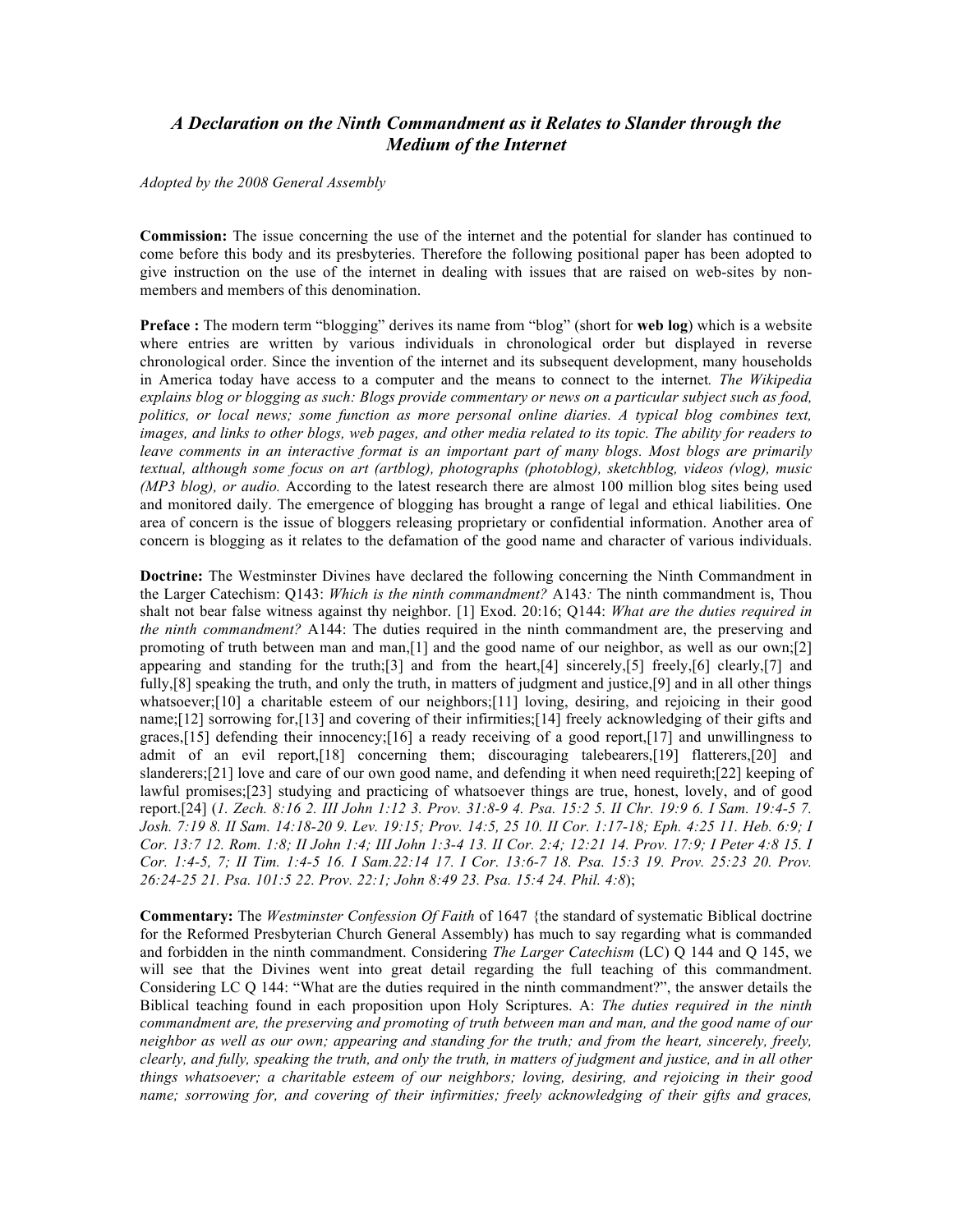*defending their innocency; a ready receiving of a good report, and unwillingness to admit of an evil report, concerning them; discouraging tale-bearers, flatterers, and slanderers; love and care of our own good name, and defending it when need requireth; keeping of lawful promises; studying and practicing of whatsoever things are true, honest, lovely and of good report."* We begin by looking at each section in detail beginning with the first: "*The duties required in the ninth commandment are, the preserving and promoting of truth between man and man, and the good name of our neighbor as well as our own.* This section demonstrates the principle of keeping and promoting truth between men especially as it relates to preserving our own and others' good name. All conversations, regardless of media, (oral or written) ought to be carried out in a truthful manner, preserving the truth and the good name of all parties. Continuing**,** the Divines write: *"appearing and standing for the truth; and from the heart, sincerely, freely, clearly, and full, speaking the truth, and only the truth, in matters of judgment and justice and in all other things whatsoever"*; This particular instruction makes clear that the requirement must appear, and stand in behalf of the truth, for truth's sake, and is immediately followed by the requirement of sincerity—that all our communications must be "from the heart"—that is, free from deceit, hypocrisy, or ulterior motive, in keeping with Psalm 15:2 "*He who walks with integrity, and works righteousness, And speaks truth in his heart.* 3 *He does not slander with his tongue, Nor does evil to his neighbor, Nor takes up a reproach against his friend".* Therefore, our words must be sincere, spoken freely, and with clarity (without insinuation, confusion, and devoid of a manner, or intonation that hides or blurs the truth). Observe also that our conversations and/or communications must be truthful in matters concerning judgment and justice. Truth-telling and the giving true testimony is the God-ordained means of arriving at justice in the matter of judgment. Let us remember the Biblical principle that a witness or testimony is only taken as true on the basis of at least two witnesses: meaning, it must be two who can testify with the same clarity as to the actuality of the matter. This principle is not only for "legal or court testimony" but also "*in all other things whatsoever*". The Divines continue by stating: "*a charitable esteem of our neighbors";* showing that the Scriptures require the disposition of the mind must be first and foremost "charitable". They continue this teaching by expanding on this charitable disposition, saying, *"loving, desiring, and rejoicing in their good name;"* We must always put forward a posture of love to our neighbors, to desire a good name for them, and to rejoice in that good name. However, this is not enough because our Catechism then goes on to require of us a: "*sorrowing for, and covering of their infirmities*"; This requirement is difficult, but it is founded upon the lawful principle of love for our neighbor and concern for his good name. Rather than exposing his infirmities through sinful speech to others, or criticizing him and defaming his good name, either publicly or privately, our love must cover his infirmities. While it is our duty to humbly and privately reprove and warn him of his sin and help him to seek repentance, we must use great care when speaking to others to protect their reputation. This is why the Divines used the word "*covering*". They make reference to two Scriptures that teach this very clearly. Proverbs 17:9 "*He who covers a transgression seeks love, But he who repeats a matter separates intimate friends."* and 1 Peter 4:8 "*Above all, keep fervent in your love for one another, because love covers a multitude of sins."* They continue their answer by stating: *"freely acknowledging of their gifts and graces, defending their innocency".* It is our duty to acknowledge the gifts given to others by God and the graces that they display in their lives. We are required to defend them when they are falsely accused. Defending those who are innocent is our duty at all times; however, the inference here is greater because even when we know their infirmities and shortcomings we are to remain constant in their defense, and avoid communicating their faults to others! The Divines continue*: "a ready receiving of a good report, and unwillingness to admit of an evil report, concerning them."* It is much easier to accept a good report concerning our neighbor than an unwillingness to receive an evil report concerning them. Many times, in our weakness, it is easier to receive an evil report of them than a good report, and then compound that sin by repeating the evil to someone else. This is exactly why the Divines say we must be unwilling to receive an evil report. Let's continue in their teaching: "*discouraging tale-bearers, flatterers, and slanderers*;" It is our duty to discourage any conversation and/or attitude we might see in others, or ourselves, which does not edify the body of Christ as the Spirit of God, through the Apostle Paul required in: Ephesians 4:29 *"Let no unwholesome word proceed from your mouth, but only such a word as is good for edification according to the need of the moment, that it may give grace to those who hear.* 30 *And do not grieve the Holy Spirit of God, by whom you were sealed for the day of redemption.* 31 *Let all bitterness and wrath and anger and clamor and slander be put away from you, along with all malice. 32 And be kind to one another, tender-hearted, forgiving each other, just as God in Christ also has forgiven you."* The Divines continue*: "love and care of our own good name, and defending it when need requireth; keeping of lawful promises;"* The Divines continue*: "love and care of our own good name, and defending it when*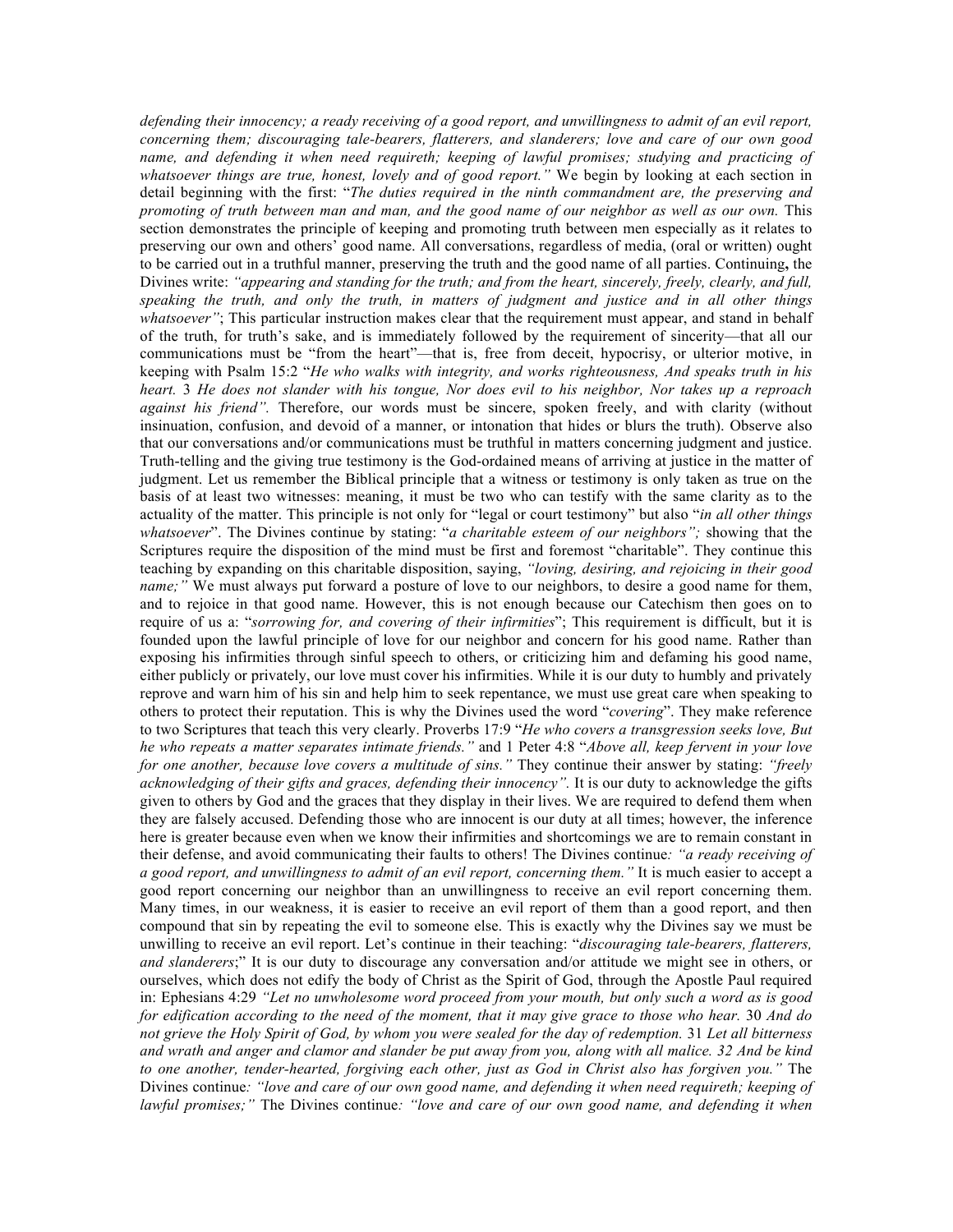*need requireth; keeping of lawful promises;"* When wrongfully accused we do have the right to defend ourselves. However, it is not a requirement, especially when a previous covenant has been made between individuals which would keep us from defending ourselves. We are required to keep our covenant promises and not break them, even if it causes us hurt and gives us grief. In conclusion Divines say: *"studying and practicing of whatsoever things are true, honest, lovely, and of good report."* This is supported by what the Apostle Paul wrote in Philippians 4:8 *"Finally, brethren, whatever is true, whatever is honorable, whatever is right, whatever is pure, whatever is lovely, whatever is of good report, if there is any excellence and if anything worthy of praise, let your mind dwell on these things.*" Our life's example will demonstrate that what we meditate on will be witnessed by what we practice in our daily lives. Having first addressed the positive statement of the Ninth Commandment's requirement the Divines continue by asking what is forbidden. LC Q 145: *What are the sins forbidden in the ninth commandment*? A145: The sins forbidden in the ninth commandment are, all prejudicing the truth, and the good name of our neighbors, as well as our own,[1] especially in public judicature;[2] giving false evidence,[3] suborning false witnesses,[4] wittingly appearing and pleading for an evil cause, outfacing and overbearing the truth;[5] passing unjust sentence,[6] calling evil good, and good evil; rewarding the wicked according to the work of the righteous, and the righteous according to the work of the wicked;[7] forgery,[8] concealing the truth, undue silence in a just cause,[9] and holding our peace when iniquity calleth for either a reproof from ourselves,[10] or complaint to others;[11] speaking the truth unseasonably,[12] or maliciously to a wrong end,[13] or perverting it to a wrong meaning,[14] or in doubtful and equivocal expressions, to the prejudice of truth or justice;[15] speaking untruth,[16] lying,[17] slandering,[18] backbiting,[19] detracting,[20] tale bearing,[21] whispering,[22] scoffing,[23] reviling,[24] rash,[25] harsh,[26] and partial censuring;[27] misconstructing intentions, words, and actions;[28] flattering,[29] vainglorious boasting,[30] thinking or speaking too highly or too meanly of ourselves or others;[31] denying the gifts and graces of God;[32] aggravating smaller faults;[33] hiding, excusing, or extenuating of sins, when called to a free confession;[34] unnecessary discovering of infirmities;[35] raising false rumors,[36] receiving and countenancing evil reports,[37] and stopping our ears against just defense;[38] evil suspicion;[39] envying or grieving at the deserved credit of any,[40] endeavoring or desiring to impair it,[41] rejoicing in their disgrace and infamy;[42] scornful contempt,[43] fond admiration;[44] breach of lawful promises;[45] neglecting such things as are of good report,[46] and practicing, or not avoiding ourselves, or not hindering: What we can in others, such things as procure an ill name.<sup>[47]</sup> (*1. I Sam. 17:28; II Sam. 1:9-10, 15-16; 16:3 2. Lev. 19:15; Hab. 1:4 3. Prov. 6:16, 19; 19:5 4. Acts 6:13 5. Jer. 9:3, 5; Acts 24:2, 5; Psa. 3:1-4; 12:3-4 6. Prov. 17:15; I Kings 21:9-14 7. Isa. 5:23 8. Psa. 119:69; Luke 16:5- 7; 19:8 9. Lev. 5:1; Acts 5:3, 8-9; II Tim. 4:6 10. I Kings 1:6; Lev. 19:17 11. Isa. 59:4 12. Prov. 29:11 13. I Sam. 22:9-10; Psa. 52:1 14. Psa. 56:5; John 2:19; Matt. 26:60-61 15. Gen. 3:5, 26:7, 9 16. Isa. 59:13 17. Lev. 19:11; Col. 3:9 18. Psa. 1:20 19. Psa. 15:3 20. James 4:11; Jer. 38:4 21. Lev. 19:16 22. Rom. 1:29-30 23. Gen. 21:9; Gal. 4:29 24. I Cor. 6:10 25. Mattt. 7:1 26. Acts 28:4 27. Gen. 38:24; Rom. 2:1 28. Neh. 6:6-8; Rom. 3:8; Psa. 69:10; I Sam. 1:13-15; II Sam. 10:3 29. Psa. 12:2-3 30. II Tim. 3: 31. Luke 18:9, 11; Rom. 12:16; I Cor. 4:6; Acts 12:22; Exod. 4:10-14 32. Job 4:6, 27:5-6 33. Matt. 7:3-5 34. Prov. 28:13; 30:20; Gen. 3:12-13; 4:9; Jer. 2:35; II Kings 5:25 35. Gen. 9:22; Prov. 25:9-10 36. Exod. 23:1 37. Prov. 29:12 38. Acts 7:56- 57; Job 31:13-14 39. I Cor. 13:5; I Tim. 6:4 40. Num. 11:29; Matt. 21:15 41. Ezra 4:12-13 42. Jer. 48:27 43. Psa. 35:15-16, 21; Matt. 27:28-29 44. Jude 1:16; Acts 12:22 45. Rom. 1:31; II Tim. 3:3 46. I Sam. 2:24 47. II Sam. 13:12-13; Prov. 5:8-9; 6:33*).

Here, as with the other parts of the Decalogue, the procedure of the Divines was to begin with what is required in the Commandments, and to finish with what is forbidden. This wise, comprehensive and logical method of instruction has proven profitable to all who have sought to understand their daily practical duty under the Law of God. We will not cover all that the Divines taught concerning what was forbidden in the Ninth Commandment, but will comment only on those which deal specifically with the subject at hand. We begin with the basic principle that we ought to protect our neighbor's good name. In applying this principle, we must not prejudice the minds of our brethren against others in such a way that would lead to the defamation of our neighbor's good name. Consequently, we must not disclose anything to others who have no reasonable interest in a matter of sin, or of supposed sin, thus clouding objectivity and leading to the surmising of evil. Further, a Christian must never have a haughty or high minded attitude when others' names are being defamed, and ought never to derive secret satisfaction from an evil report concerning his neighbor. It should also be noted that Christians are forbidden to conceal the truth, to keep silent, or to withhold Biblical correction, according to place and station, if they witness their neighbor's good name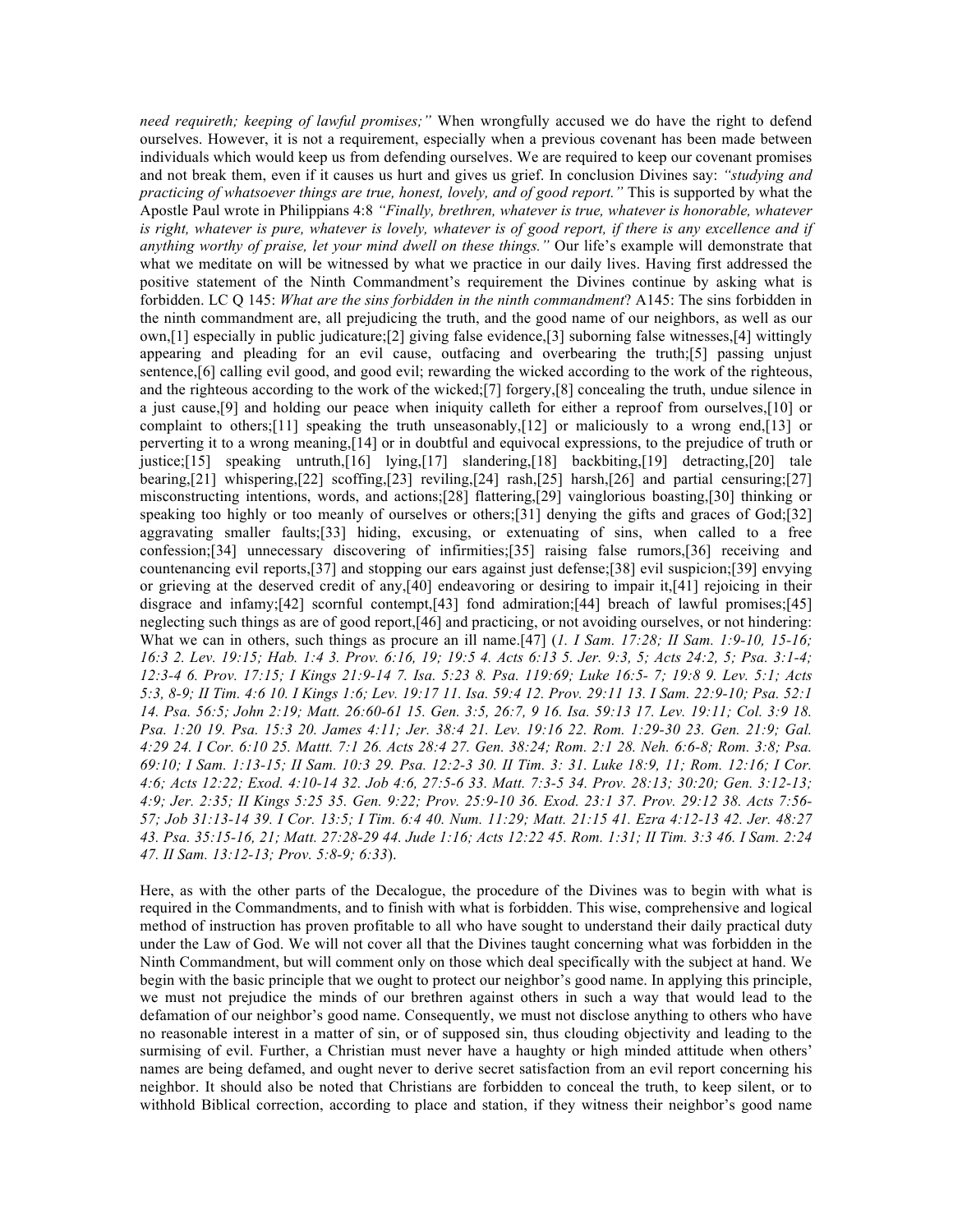being unjustly defamed. We are also forbidden to make complaints to others who are not a party to the issue. Christians are not permitted to speak the truth inappropriately, or to speak the truth maliciously to a wrong end, perverting the matter to a wrong meaning. We are also forbidden to speak or write in a way that brings in doubtful and equivocal expressions which prejudices the truth and justice or would cause others to be swayed to such a prejudicial view. This type of speech would include sinful hyperbole and ridicule. The Divines also pointed out that we are forbidden to speak untruthfully, because this is tantamount to lying, slandering, backbiting, detracting, tale bearing, whispering, scoffing, reviling, rash, or harsh. The Scriptures define as sinful any unjust censuring or condemning of an individual wherein he might be deprived of his good name and reputation, unless the accused is permitted proper means and due process to ensure a right and proper defense. Also we are to be careful not to misrepresent our intentions, words, and actions to the detriment of our neighbor by the use of flattering, vainglorious boasting, consequently then, thinking or speaking too highly or too shamefully of ourselves or others. We must also be careful that we do not become involved in exaggerating smaller faults, and then hiding, excusing, or justifying such sins. When appealing for a confession, we are not to reveal further infirmities as a means for inflicting additional injury on our neighbor. We are not to be engaged in raising false rumors, receiving and approving sinful reports, or refusing to listen to a just defense in the proper venue as ascribed by God's Word. Christians must avoid raising suspicions about their neighbor. They must not be found rejoicing in the disgrace and ill repute that has been brought to bear on those who have been the object of said sins by those seeking to injure their good name and reputation. Therefore, a Christian is always required to follow the proper God-ordained method of dealing with such issues, and those in authority are duty bound to insure that all procedure be conducted according to the Scriptures. To allow such a sin to continue would be a sin for us. God has set up appropriate means within the church or civil government where these matters should be handled with proper procedures that are not open for sinful, public interactions, where the use of false and/or misleading language could lead to a perverting of the truth or use words that promote misunderstanding, thus leaving people with the impression that there has been sin committed when there is no true evidence of such.

**Whereas,** those who promote false or unsubstantiated reports concerning their neighbors, spread such reports which are uncertain, only partially true, are guilty of violating the Ninth Commandment and are called talebearers, backbiters, and slanderers who have by such design, determined to injure the good name of their neighbors. Often they begin their malicious reports by prefacing their statements with the pretence of a great respect to the person whom they are about to speak against, and acting surprised at the information they are about to divulge then offering a pretence that they are sorry for what they are about to relate. This is most usually accompanied by the stated hope that this person will come to repentance, while, on the other hand, they make it their business to spread the gossip among those who are willing to imbibe in their sinful behavior. However, they will soon find themselves without a good reputation as they are endeavoring to ruin the reputation of another. Often they do this by aggravating an individual's faults or representing them as worse than they really are. Such persons propagate slander by reporting the bad actions of an individual and at the same time overlooking their good actions, rather than setting the balance over-against the other. They often overlook their own past sins and they come with the pretence of a selfrighteous individual. Some will even confess to their own past or present sins, excusing their actions with little or no condemnation on themselves while convicting others for their perceived wrongs. Some times they will become defensive when their own faults or sins are pointed out and will lash-out at those who have only pointed out what is obvious to all. However, it is not only those who propagate slander in this manner who are guilty of violating the Ninth Commandment, but those who are willing to listen and to further propagate the lies being told. According to the Ninth Commandment we also sin when we listen to malicious reports rather than rebuking and reproving those who publicly or privately make a practice of giving malicious reports out of a sinful desire to do damage to the good name of their neighbor. Further, slandering a man's good name, even if some of the things reported are true is not the Biblical method of reclaiming such erring individuals. Such public actions are contrary to the Scriptures and therefore never profitable. We must not add sin to sin, nor do evil that (supposed) good may come. By endeavoring to remove the good name of our neighbor and thus, endanger the loss of our own reputation, we must not delude ourselves into thinking that we can bring glory to Christ's kingdom by such violations of His Law. In Leviticus 19:16-17 there is a prohibition to slander and gossip, wherein the law demands that: *"You shall not go about as a slanderer among your people, and you are not to act against the life of your neighbor; I am the LORD. 17 'You shall not hate your fellow countryman in your heart; you may surely reprove your neighbor, but shall not incur sin because of him."* Thus gossip or slander (or any of the other sins